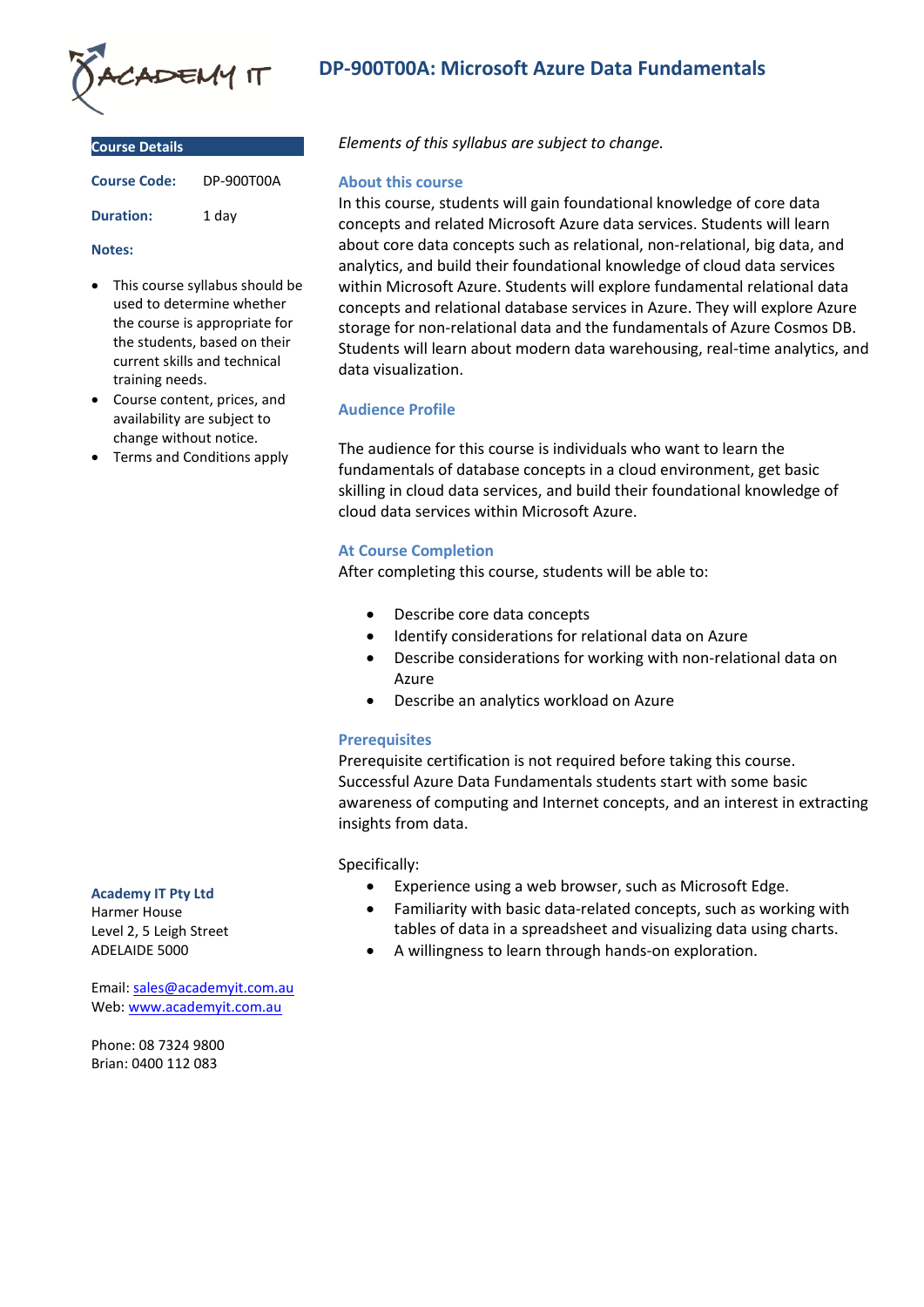

# **Module 1: Explore core data concepts**

Students will learn about core data concepts such as relational, non-relational, big data, and analytics, and build their foundational knowledge of cloud data services within Microsoft Azure.

### **Lesson**

- Core data concepts
- Data roles and Services

After completing this module, students will be able to:

- Identify how data is defined and stored
- Identify characteristics of relational and non-relational data
- Describe and differentiate data workloads
- Describe and differentiate batch and streaming data
- Identify common data professional roles
- Identify common cloud services used by data professionals

# **Module 2: Explore fundamentals of relational data in Azure**

Students will explore fundamental relational data concepts and relational database services in Azure.

#### **Lesson**

- Explore relational data offerings in Azure
- Explore Azure services for relational data

## **Lab : Provision Azure relational database services**

After completing this module, students will be able to:

- Identify characteristics of relational data
- Define normalization
- Identify types of SQL statement
- Identify common relational database objects
- Identify options for Azure SQL services
- Identify options for open-source databases in Azure
- Provision a database service on Azure

# **Module 3: Explore fundamentals of nonrelational data in Azure**

Students will explore Azure storage for nonrelational data and the fundamentals of Azure Cosmos DB.

#### **Lesson**

- Fundamentals of Azure Storage
- Fundamentals of Azure Cosmos DB

### **Lab : Explore Azure Storage**

#### **Lab : Explore Azure Cosmos DB**

After completing this module, students will be able to:

- Describe features and capabilities of Azure blob storage
- Describe features and capabilities of Azure Data Lake Gen2
- Describe features and capabilities of Azure file storage
- Describe features and capabilities of Azure table storage
- Provision and use an Azure Storage account
- Describe key features and capabilities of Azure Cosmos DB
- Identify the APIs supported in Azure Cosmos DB
- Provision and use an Azure Cosmos DB instance

# **Module 4: Explore fundamentals of data analytics**

Students will learn about modern data warehousing, real-time analytics, and data visualization.

#### **Lesson**

- Modern data warehousing
- Streaming and real-time analytics
- Data visualization

## **Lab : Explore Azure Synapse Analytics**

## **Lab : Analyze streaming data**

### **Lab : Visualize data with Power BI**

After completing this module, students will be able to:

- Identify common elements of a modern data warehousing solution
- Describe key features for data ingestion pipelines
- Identify common types of analytical data store and related Azure services